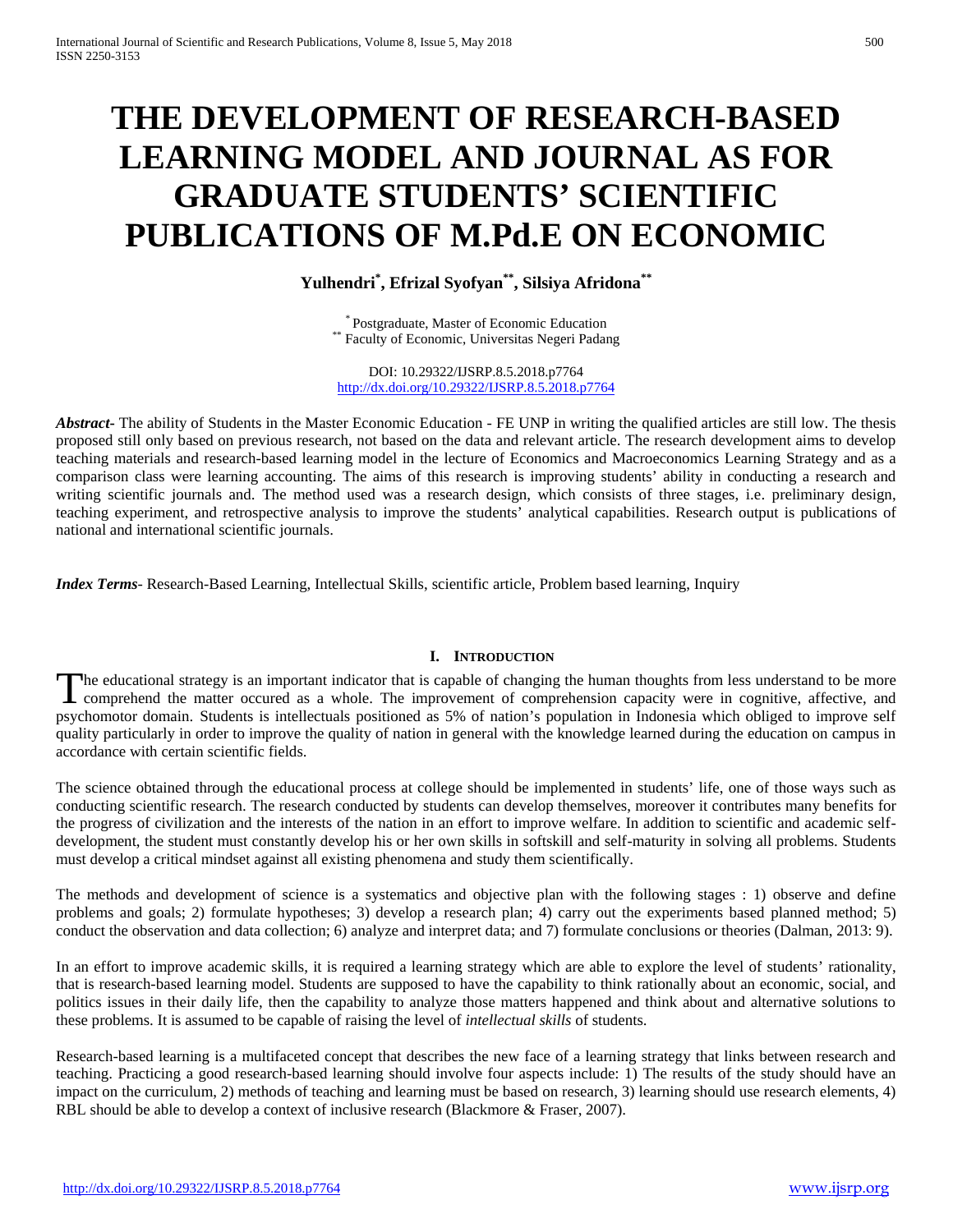International Journal of Scientific and Research Publications, Volume 8, Issue 5, May 2018 501 ISSN 2250-3153

Lockwood (2001: 1) explains that the research-based learning is a learning system that uses authentic learning, problem-solving, direct inquiry and discovery approach, referring to the constructivist philosophy. The benefits of this model have been widely recognized for several decades, but research in the classroom has not been done by many experts as a learning method. Thus, RBL is a learning model that uses *authentic learning, problem-solving, cooperative learning, contextual* (hands-*on and minds-*on) and *the inquiry discovery approach*.

Basically, research-based learning aims to create a learning process that leads to activity analysis, synthesis, and evaluation, and improve the ability of students and professors in terms of assimilation and application of knowledge. The destination can be described as follows: 1) Increase the meaningfulness of the course to make it more contextual with describing the research results. 2) Strengthening the thinking ability of students as researchers. 3) Complete learning through the internalization of research, practice, and research ethics by involving research. 4) Improve the quality of research at the university and involve students in research activities. 5) Enhance student understanding of science through the development of an ongoing investigation. 6) Increase understanding of the role of research in innovation so as to encourage students to think creatively in the future. 7) Improve the quality of education in general (Widyawati, Diah Tri et al., 2010).

One of most important indicator should be concerned in the research-based learning is the involvement of research elements in the learning process. This is because research-based learning (RBL) is authentic with the perspective of the problem formulation, alternative solutions, and how the implementations of the research results can provide benefits in the form of ways and levels of student thinking.

Research-based learning can improve academic achievement, increase the target level of education up to the level of how to learn and build new knowledge that is beneficial to themselves and the environment (Blackmore & Fraser, 2007). These competencies are very important for education in the 21st century (Brew, 2010).

The phases of research based learning model by Arifin (2010) consisted of three steps. Firstly, *Exposure Stage* is carried out to determine the ability of early students. Secondly, *Experience Stage* is the step of administering to conduct research experience. Thirdly, *Capstone Stage* is the final stage of research by presenting research results orally and in writing.

The excellence of RBL Model expressed by Toisuta (2012) that is a research-based learning model that featured not only develop the ability to discover and communicate knowledge but is also able to integrate ethical and moral decisions both individually and collectively useful for private and public. Research-based learning has a component of *"social learning"* to develop self-confidence and social solidarity in order to function effectively in a society that is constantly changing.

The RBL concept is a new learning method that enriches students with a variety of research experience. RBL is not only expected to improve students' academic ability, but also improve motivation, active learning, and development of capabilities, such as critical analysis, teamwork, time management and resources.

Benefits of RBL are concerned that RBL may develop inquiry critical attitude, a lot of ideas, and creative solutions. Other benefits revealed by Dafik (2015) as follows: (1) Encourage faculty to conduct research and always updating their knowledge; (2) To encourage the role of students in the learning process, and be research partners; (3) Students are accustomed to thinking process with a scientific approach; (4) Students have the independence, logical, critical, and creative; (5) Students are trained ethics, ethics, in particular, abstain from plagiarism behavior.

The development of science and technology grow rapidly in various part of the world, therefore the research based learning is an appropriate model used in the learning on higher education. As we know that RBL (Research Based Learning) have not only capability to improve the students knowledge, but also increase cognitive skills, thinking skills, and creative in thinking and learning. Students are guided to the active learning, and continuously searching for the latest research results, do analyzing then synthesizing and its implementation to discover the new science. Previous studies have proved that research-based learning is more effective than conventional learning methods (Johnston et al., 2009; Luanganggoon; Choeisuwan 2015). However, the impact of socio-cultural factors on RBL is poorly comprehended in Asia (Johnston et al., 2009).

In line with that, based on the experience of researchers that many higher education institutions have implemented a variety of learning methods, but little is oriented on developing the ability to write a scientific paper on the student. In essence, a scientific paper presents the idea of a systematic problem solving is presented objectively and honestly use language that is supported by the facts, theory and empirical evidence.

Various new findings in science can be traced through papers. Scientific papers resulting from solving a problem-based inquiry, observation, a collection of data obtained from a research, both field studies, laboratory tests, or a literature review based on the ideas (methods) are logical and empirical science.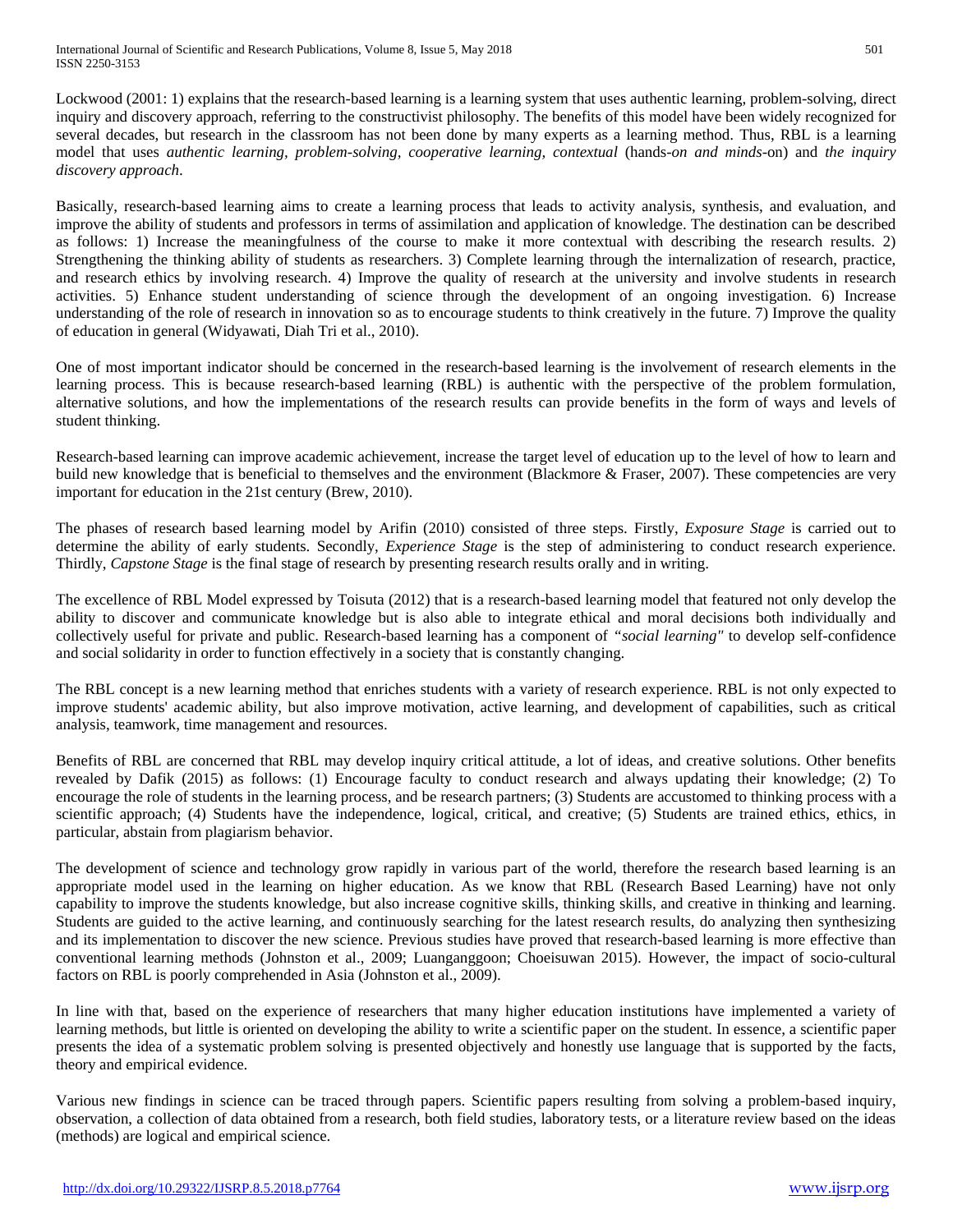Those perception above strengthen this research, by conducting each structured steps in research based learning model, including 1) describes in detail the concept of the lectures so that students understand the main purpose of the content subjects are studied, 2) outlines the topics of lectures, in brief, provides guidance on finding journals that are relevant to the topic, 3) ask the students do a review of several international journals relevant obtained a student, then narrated the results of the analysis in the scientific literature brief, incorporating gap theory found in the journal, 4) lecturer assesses students' writing, 5) to follow up on the results of student writing assessment, by giving new assignment, ask students seeking more international journals relevant to the topic and narrated in a more scientific papers. The next steps 6) to evaluate the performance of the students, 7) spread out a questionnaire about students' perceptions of research-based learning, supplemented with quantitative analysis of the perceptions of students, 8) targets the end of step this research is a scientific journal of the ideas of the students that will be published in journals nationally indexed.

Benefits of RBL are concerned that RBL may develop inquiry critical attitude, a lot of ideas, and creative solutions. Other benefits revealed by Dafik (2015) as follows: (1) Encourage faculty to conduct research and is always updating their knowledge; (2) To encourage the role of students in the learning process, and be research partners; (3) Students are accustomed to thinking process with a scientific approach; (4) Students have the independence, logical, critical, and creative; (5) Students are trained ethics, in particular, abstain from plagiarism behavior.

But in fact, it is difficult to motivate students to write a scientific paper, for instance in a journal. Many student do not understand how to write a good journal, and do not have enough knowledge to write journal especially international journals. Other factors are the student's knowledge of the theories used in research is very limited, still based on the old theory, and context used is still based on *common sense*. That requires a strong effort to shape the mindset of students that writing a scientific paper is one form of improved quality of a university graduates. Basically, the RBL concept is a new learning method that enriches students with a variety of research experience. RBL is not only expected to improve students' academic ability, but also improve motivation, active learning, and development of capabilities, such as critical analysis, teamwork, time management and resources. Based on this, the goal of this research is :

- 1. Improve the motivation to write scientific journal of students.
- 2. Change the research scheme from the research which based on old theories to the research based on new theories and research results.
- 3. Change the students' mindset in writing scientific journal which still based on common sense into a writing based on current relevant research.
- 4. Improve the students knowledge about the international journal.
- 5. Improve the students ability in writing scientific journal.

# **II. IDENTIFY, RESEARCH AND COLLECT IDEA**

In the first year of this research, it used research and development design (R and D). The development research consist of several activities, those are collecting, processing, analyzing, and presenting data which were carried out systematically and objectively followed by activities to develop a product to solve the problem occurred. The development research is the research methods used to produce a specific product and test the effectiveness of the product (Sugiyono, 2012: 407).

The research was conducted on Economic Education Master Program Universitas Negeri Padang with samples are students of level X and XI academic year on three subjects, they are Macroeconomic Advanced Theory, The Advanced of Economic Studies Strategy, and International Accounting. This research was conducted with some procedures. These procedures included the planning, exploration, initial product development, validation and final revision. The first stage was the planning which consisted of the formulation and preparation the research steps of research based learning instructional tools development for the subjects of The Advanced of Economic Studies Strategy and Macroeconomic Advanced Theory and International Accounting. The second stage was exploration. Exploration phase included the process of documenting the results of research in areas of topics study based on the syllabus.

The third stage was the initials development of products, such as the revision of the syllabus (if necessary), the construction of lecture unit (SAP), instructional video materials, assignments design, cases, exercises and problems to be discussed in the following classes where learning model applied. The preparations of these learning tools were done with the involvement of a team of lecturers on Economic learning strategies and optimize available e-learning that has been available in e\_learning.unp.ac.id.

The first validation steps is validation of theoretical which pursued through expert examination or panelists who assessed the research results selected on the articles downloaded from the source of international journals that were reputable in the last 10 years, and also the instructional tools prepared. This step was conducted through a Focus Group Discussion (FGD) with the lecturer and IT expert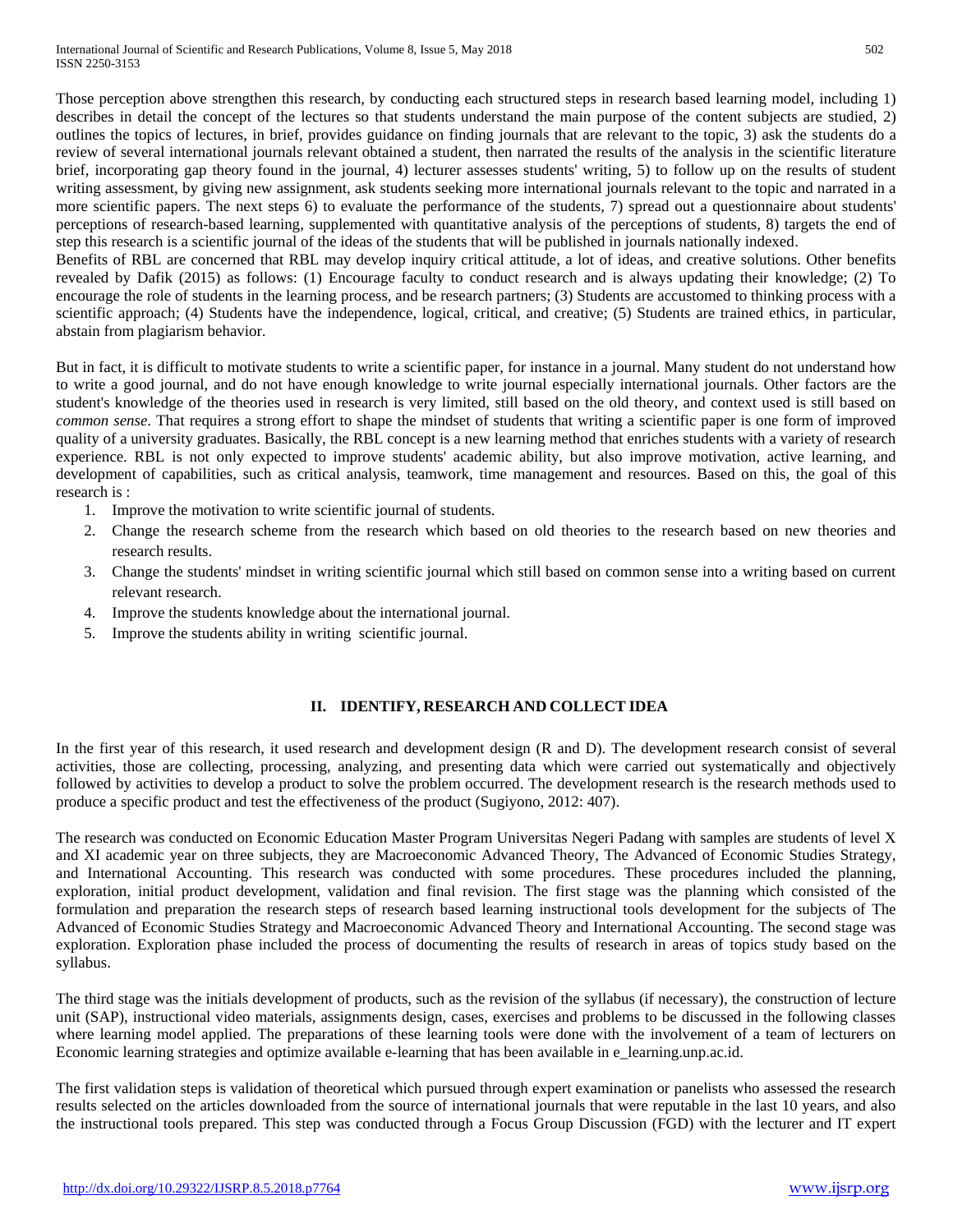team as described previously. In addition it will also be involved some students to see the initial responses of students to articles from journals that have been downloaded.

Furthermore, for the second year of this research will develop into a design. research Design research is considered a research paradigm that aims to develop a sequence of activities and comprehend an empirical understanding of how a learning works (Cobb et al., 2003; Edelson, 2002; Gravemeijer, 2004; Research Advisory Committee, 1996; Widjaja, 2008). Wang & Hannafin (in Wijaya 2008) also defines design research as a systematic but flexible method, aimed at improving teaching practice through repetitive analysis, repetitive design, and implementation, refers to collaborations between researchers and practitioners with daily life situations, and leads to the principles and theories of contextual sensitive design.

#### **III. RESULTS AND DISCUSSION**

#### *A. The description of the initial Skill*

The initial skill of students was measured with several steps, those are : 1) give the students a topic in the learning process, 2) students were asked to discover the issues related to the topics given through previous relevant research as the reference, 3) and they were asked to make a short contexture article, which consist of problem description, explains the gap theory contained in the referenced journal, and compare with the problems that students encountered. From the results of initial skills test obtained the achievement that students do not have yet the better knowledge and ability to do problem analysis according to the topic given. It attests a necessary to implement the research-based learning model that stimulates students' rational abilities.

| No.                       | Interval |  |       | Pre-Test |          |
|---------------------------|----------|--|-------|----------|----------|
|                           |          |  |       | Fi       | Fi%      |
| 1                         | 33.33    |  | 42.31 | 1        | 4.8%     |
| 2                         | 42.33    |  | 51.32 | 0        | $\theta$ |
| 3                         | 51.33    |  | 60.32 | 0        | $\theta$ |
| 4                         | 60.33    |  | 69.32 | 6        | 28.6%    |
| 5                         | 69.33    |  | 78.32 | 6        | 28.6%    |
| 6                         | 78.33    |  | 87.32 | 8        | 38%      |
| Total                     |          |  |       | 21       | 100%     |
| Mean                      |          |  |       | 72.67    |          |
| mode                      |          |  |       | 65       |          |
| Median                    |          |  |       | 85       |          |
| <b>Standard Deviation</b> |          |  |       | 13.06    |          |

*Source: Processed Primer Data 2017* 

The table above describes the student's initial ability before being treated experimentally. In the experimental class the number of students who have low ability 1 person and student who has high ability as much as 20 people. Then in the control class there are no students who have low initial ability and students who have high initial ability as many as 11 people.

For the average class, the experimental class is 72.67, while for the control class is 85. The overall experiment class value is lower than the control class. The low average score of the students in the experimental class because the students have not yet understood the concept of the learning given.

## *B. The Improvement of Students Ability after Treated Experimentally*

In the pretest, students were only asked to narrate 1 journal and in the posttest after being treated, the students were asked to make a review of 5 books and 10 journals which internationally accredited. This step was conducted to reveal the improvement of students' rational skill and the ability to write scientific journal, and also to do the test to the implementation of research-based learning development model. Posttest is used to see students' ability in both sample classes after being treated by different learning process.

The assessment method of students skill from the posttest refers to the hierarchy of Bloom's Taxonomy (2002) with 6 indicator students' ability assessment those are : 1) remember (C1), 2) understand (C2), 3) apply (C3), 4) analyze (C4), 5) evaluate (C5), and 6) create (C6).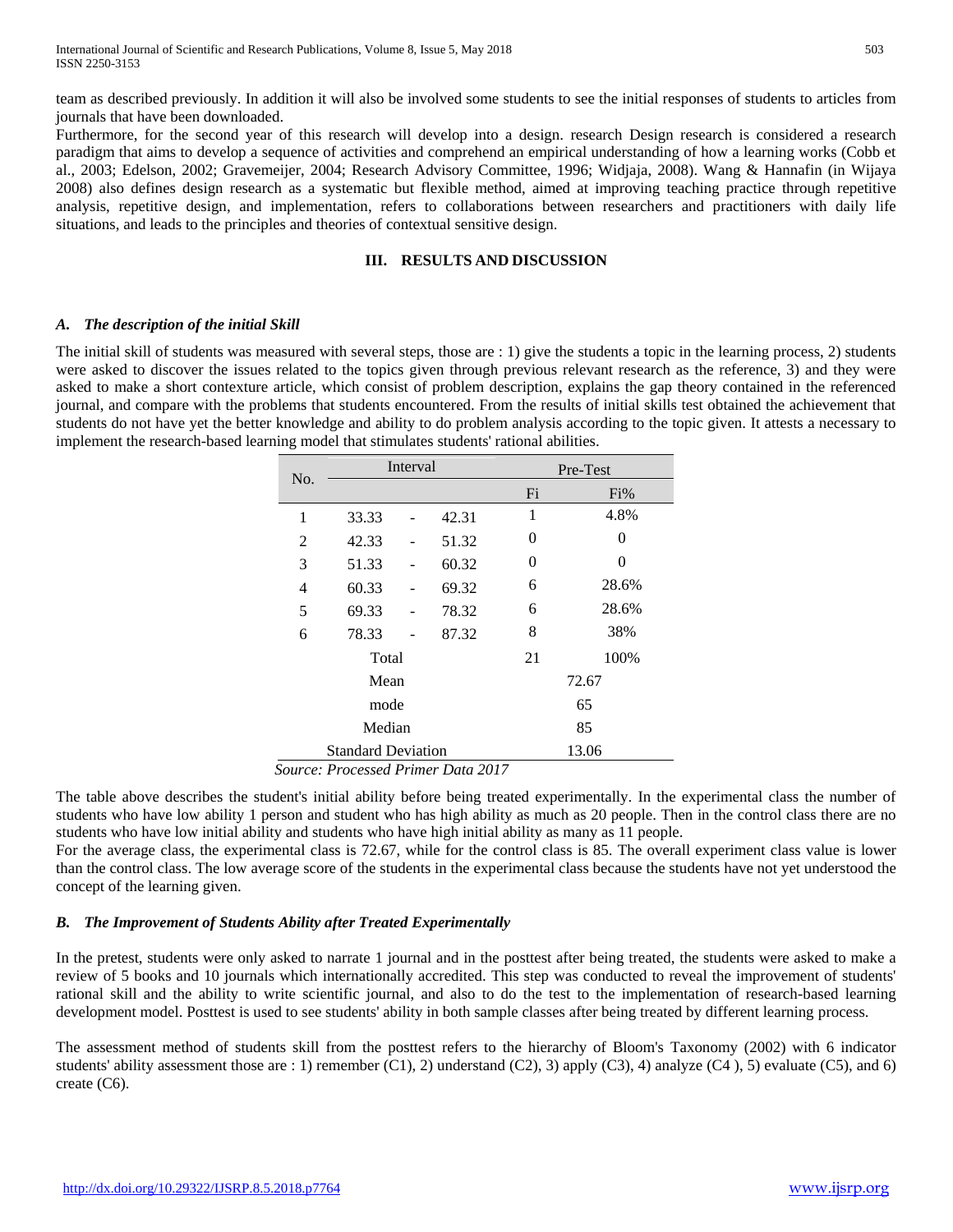From the posttest results on research based learning model in experiment class obtained the results decrease on students ability. This caused by the low learning motivation of students start from reading, identifying, rewriting, and evaluating a journal. From those 6 indicator only few students that reached anlysis level.

| No. | <b>Indicators</b>  | <b>Number of Students</b> |
|-----|--------------------|---------------------------|
|     | Knowing $(C1)$     |                           |
| 2.  | Understanding (C2) | 18                        |
| 3.  | Apply $(C3)$       | 18                        |
| 4.  | Analyze (C4)       |                           |
| 5.  | Evaluate $(C5)$    |                           |
| 6.  | Creating $(C6)$    |                           |

The table above describes from 18 students who are treated with research-based learning model, all students have reached the ability of C1, C2, C3 level. However, for C4, C5, C6 levels, the results are varied. For the analysis (C4) of 18 samples there were only 11 students, the ability to evaluate (C5) only 8 students, and the ability to create (C6) there are only 2 students. This data indicates the level of students ability in writing a scientific journal is still low. The ability to write a scientific journal is an ability categorized at the level of creation (C6) because the development of research-based learning model is product-oriented that include writing scientific journal and qualified research proposals, and also learning modules.

While the students' writing intensity is assessed by several criteria including: 1) quality and quantity of reference used, 2) reference recency, 3) national and international accredited journal reference sources, 4) application used in citation, 5) depth of discussion. Among those five assessment criteria, the researcher concludes that there are 3 competencies that can be used as reference indicators of assessment, including: 1) writing ability, 2) combining relevant research into paragraphs, 3) Critical thinking and writing skills.

Basically the orientation of a learning is a process, not a result. The level of remember, understand, apply includedin low ability category of thinking, students will be able to create when they have the ability to analyze and evaluate as a form of critical thinking skills. As expected with the application of research-based learning this will occur a shift in the level of students' thinking ability, from low-level thinking processes to higher-order thinking processes (Krathwol, 2002). In addition, the education level of of this research sample is the Master of Economics Program students with postgraduate level, which at this level students should have a higher order thinking skill level.

Based on the results of the research, there are improvements in the 3 aspects of students' ability related to experiments conducted by implementing research-based learning. The first aspect is students ability to write, the results show that there is an increase in the students ability in writing. The average writing ability of students increased by 30.3%, so the students ability in writing is 68.6% in the category of quite good. This result can be seen from the task of scientific work done by the students. The second aspect of combining relevant research into a series of paragraphs. In this aspect there was an increase in the students' ability up to 46.5%. It can be concluded that the ability improvement amount 22.5% is characterized by the ability in constructing the words in theoritical review on students' scientific writings are categorized well. The third aspect is the ability to think and write critically, research results show there is an increase in the students ability to think and write critically. The final result of students' critical thinking and writing skills is 67,6%.

Based on the experiment implemented, it can be concluded that the research based learning model have improved the students' scientific thinking ability, but it has not achieved a significant improvement. This is proven by the test results obtained in classes of The Advanced of Economic Studies Strategy, Macroeconomic Advanced Theory, and International Accounting. Most of the students have only reached C3 level, that is apply level.

# **IV. CONCLUSION**

Based on the results of the discussion in this research can be drawn some conclusions are as follows:

- 1. Research-based learning is a form of learning model which is in the process of its implementation using scientific journals, research results and relevant research related to lecturing materials.
- 2. In general, the steps in research-based learning consist of the preparation stage, the methodology application stage and the research and publication stage.
- 3. The main problems faced by students in finding scientific journals are lack of ability to find journals that are relevant to the desired topic, and lack of knowledge related to indexed journal sources.
- 4. The main problems faced by students in making scientific writing such as lack of motivation and experience for scientific writing, lack of understanding of students about the rules of scientific writing well and correctly, difficulty in avoiding plagiarism and lack